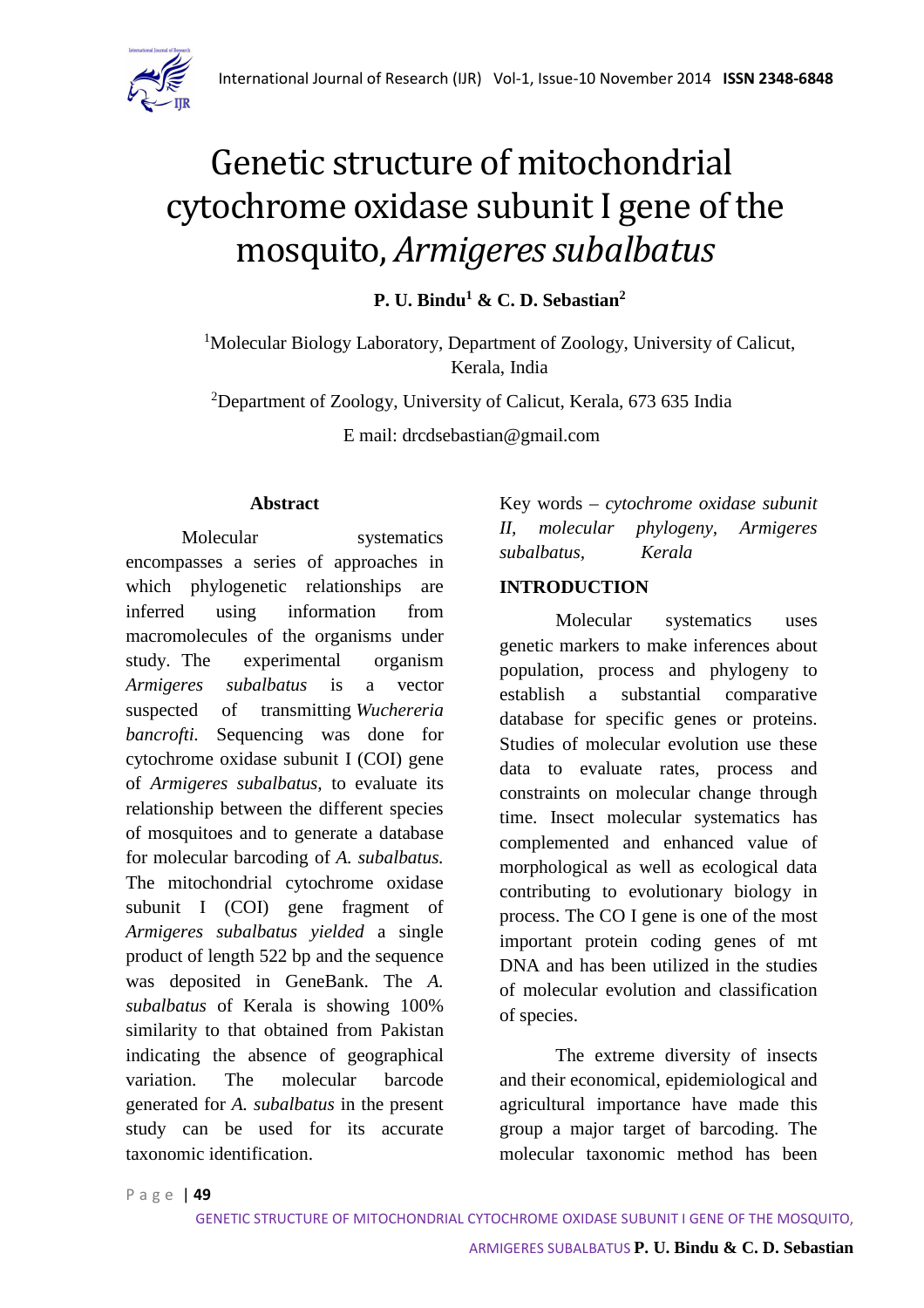

useful in the identification of vectors, that carrying pathogenic organisms, including the experimental organism *Armigeres subalbatus*. *Armigeres* adults are morphologically similar to species of other Aedine genera in the Oriental and Australasian Regions but they are generally larger and usually have the proboscis slightly curved downwards and flattened laterally. They are natural vectors of Japanese encephalitis. Also these species are found to be an excellent vector of filarial worm *Breinlia sergenti* and *Brugia pahangi*. Several species of *Armigeres* are suspected of transmitting *Wuchereria bancrofti.* Insect molecular systematics has complemented and enhanced the value of morphological and ecological data, making substantial contributions to evolutionary biology in the process.

Emerging infectious diseases represent a challenge for global economies and public health. About one fourth of the last pandemics have been originated by the spread of vector-borne pathogens. In this sense, the advent of modern molecular techniques has enhanced our capabilities to understand vector-host interactions and disease ecology. However, host identification protocols have poorly profited of international DNA barcoding initiatives and/or have focused exclusively on a limited array of vector species. Therefore, ascertaining the potential afforded by DNA barcoding tools in other vector-host systems of human and veterinary importance would represent a major advance in tracking pathogen life cycles and hosts (Alcaide *et al.,* 2009). This

study show the applicability of a novel and efficient molecular method for the identification of the vertebrate host's DNA contained in the midgut of bloodfeeding arthropods. A eukaryote-universal forward primer was designed and a vertebrate-specific reverse primer to selectively amplify 758 base pairs (bp) of the vertebrate mitochondrial Cytochrome c Oxidase Subunit I (COI) gene.

Close interactions between insects and plants have played a major role in the evolution of both these diverse groups of organisms. Studying these interactions, however, can be difficult because many insects, especially parasites, impinge most strongly on plants during larval stages when they are morphologically difficult to identify, and many belong to diverse groups for which most species remain undescribed. DNA barcoding was used to identify nondescript lepidopteran larvae that regularly parasitize flower buds of the coastal dune endemic *Camissoniopsis cheiranthifolia* (Onagraceae) (Emery *et al.,* 2009). Cytochrome oxidase I (COI) sequencing was used for the study of geographical variation of host–parasitoid interactions (Santos *et al.,* 2011).

Understanding of host–parasitoid associations is critical to the successful outcome of their utilization in biological control projects. However, identification of these parasitoids is often difficult because of their small size and generally similar morphological features, and hence, studies on the host–parasitoid associations.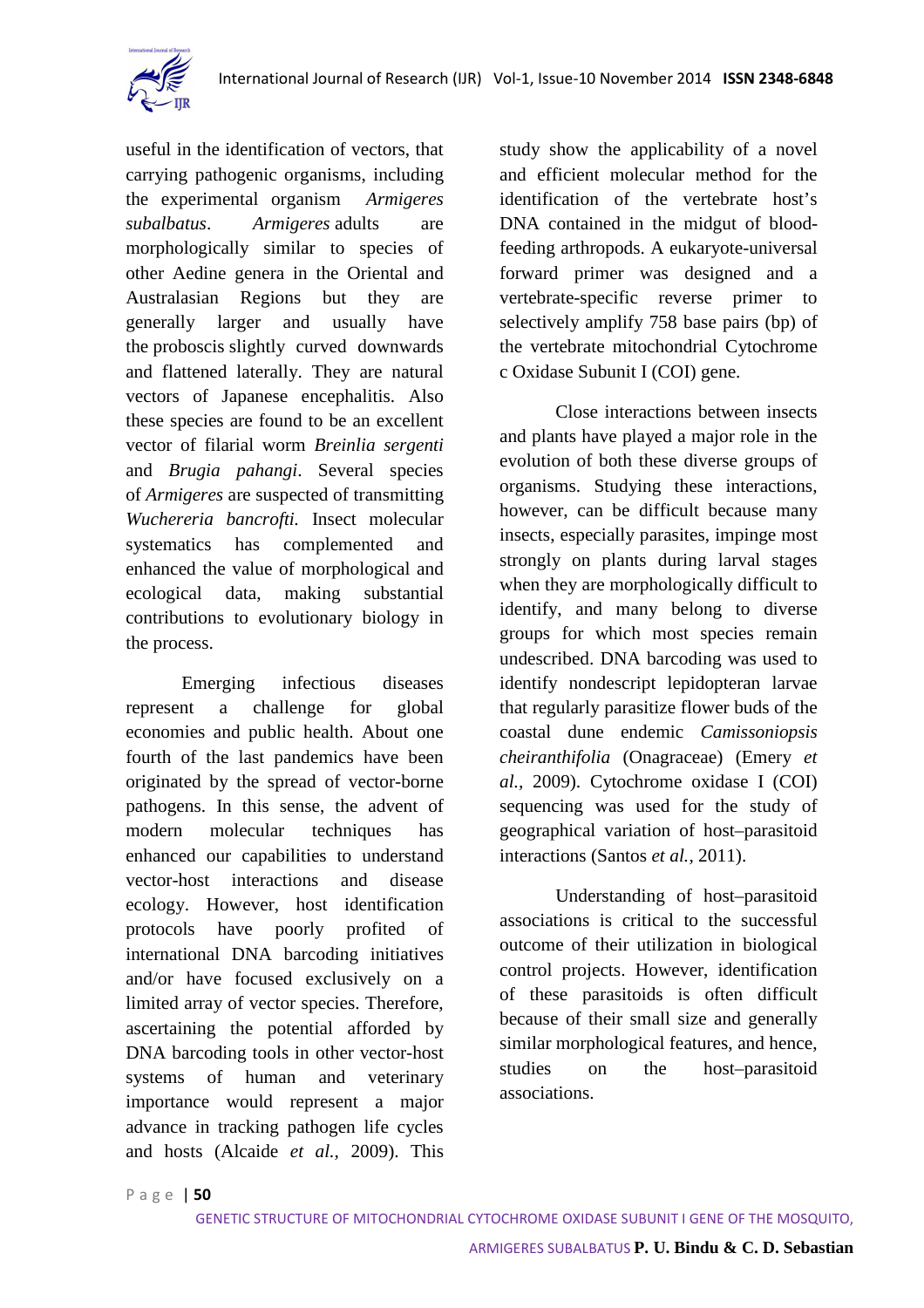

This study was done to sequence cytochrome oxidase subunit I (COI) gene of *Armigeres subalbatus,* to evaluate its relationship between the different species of mosquitoes and to generate a database for molecular barcoding of *A. subalbatus.*

## **METHODOLOGY**

The genomic DNA was extracted from one of the thoracic legs of the experimental insect, *Armigeres subalbatus* mosquito, a vector of filarial parasite *Wuchereria bancrofti*, using GeNei Ultrapure Mammalian Genomic DNA Prep Kit (GeNei, Bangalore).

## **Sequencing of genomic DNA**

2 ng of genomic DNA was amplified for mitochondrial cytochrome oxidase subunit I (COI) gene using the forward primer with DNA sequence 5'- GGTCAACAAATCATAAAGATATTG G -3' and reverse primer with DNA sequence 5'-TAAACTTCAGGGTGACCAAAAAAT CA -3'. The PCR reaction mixture consisted of 2 nanogram of genomic DNA (1 μl), 0.5 μl each forward and reverse primers at a concentration of 5 μM, 0.5 μl **RESULT** 

The mitochondrial cytochrome oxidase subunit I (COI) gene fragment of *Armigeres subalbatus* yielded a single product of length 522 bp (GenBank Accession: KM 096999) by means of PCR. The *A. subalbatus* of Kerala is showing 100% similarity to that obtained from Pakisthan (KF 406789, KF 406783). Japan and Pakisthan, all of them belonging to the same family Culicidae.

of dNTPs (2.5 mM), 2.5 μl 10X reaction buffer, 0.5 μl Taq polymerase (5 U/μl) and 19.5  $\mu$ l H<sub>2</sub>O. The PCR profile consisted of an initial denaturation step of 5 min at 95°C, followed by 30 cycles of 10s at 95°C, 30s at 55°C and 45s at 72°C and ending with a final phase of 72°C for 3 min. PCR product was column purified using Mo Bio UltraClean PCR Clean-up Kit (Mo Bio Laboratories, Inc. California). The purified PCR product was sequenced at SciGenom Labs Private Ltd, Cochin. The forward and reverse sequences obtained were trimmed for the primer sequences, assembled by using ClustalW and the consensus was taken for the analysis.

## **Phylogenetic Analysis**

The nucleotide sequence and peptide sequence were searched for its similarity using BLAST programme (Altschul *et al*., 1990) of NCBI (www.ncbi.nlm.nih.gov/). The phylogenetic tree was plotted in neighbor joining method using MEGA 5 software (Tamura *et al*., 2011).

This indicates the absence of evolutionary forces among them even though they are geographically separated. The *A. subalbatus* of Kerala is 87% and 86% similar with *Aedes lineatopennis* of Japan (AB 738145) and Thailand (HQ398909) respectively. *A. subalbatus* of Kerala is about 86% similar to culex species of

The molecular barcode generated for *A. subalbatus* in the present study can be

P a g e | **51**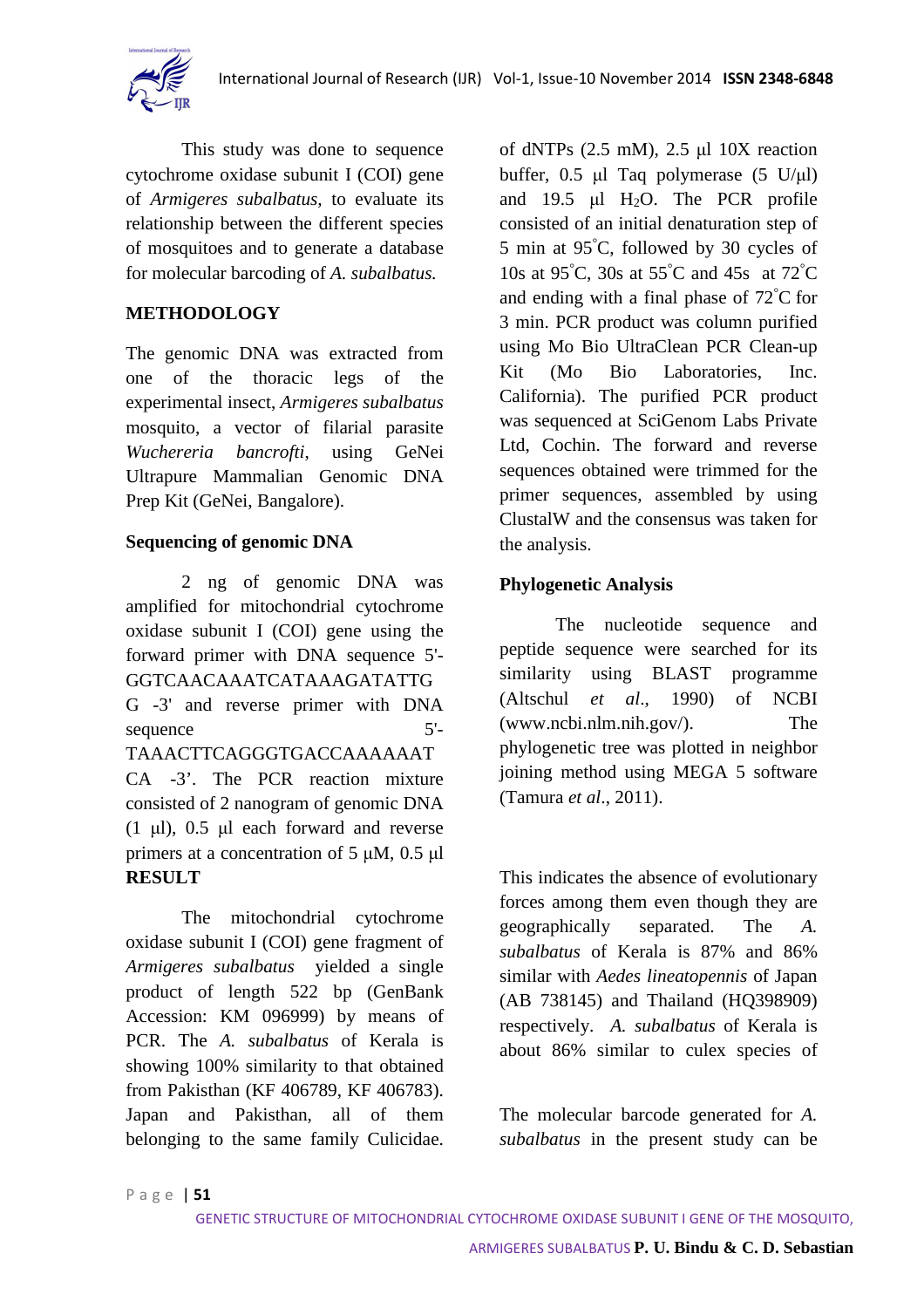

International Journal of Research (IJR) Vol-1, Issue-10 November 2014 **ISSN 2348-6848**

used for its accurate taxonomic identification and also to distinguish between the vector and non-vector based diagnostic methods.

*>Armigeres subalbatus* isolate CUAS 01 mitochondrial cytochrome oxidase subunit I (COI) partial nucleotide sequence, 522 bases

```
TAGTGGGAACTTCTTTAAGTATTTTAATTCGAACAGAATTAAATCACCCT 
GGAGTATTTATTGGAAATGATCAAATTTATAATGTAATTGTAACAGCTCA 
TGCTTTTATTATAATTTTTTTTATAGTTATACCAATTATAATTGGAGGAT 
TTGGAAATTGATTAGTACCCCTTATACTTGGAGCTCCAGATATAGCCTTC 
CCTCGAATAAATAATATAAGTTTTTGAATATTACCCCCTTCATTAACTCT 
ACTAATTTCAAGTTCTTTAGTAGAAACAGGAGCTGGAACTGGATGAACCG 
TTTATCCTCCTTTATCTTCTGGAACTGCCCATGCTGGAGCTTCTGTTGAT 
TTAGCTATTTTCTCTCTTCATTTAGCAGGTATTTCTTCTATTTTGGGAGC 
AGTAAATTTTATTACAACTGTAATTAATATACGATCATCAGGGATTACTC 
TTGATCGATTACCCTTATTTGTTTGATCTGTTGTTATTACAGCTATTTTA 
CTTCTTCTTTCTTTACCAGTTT
```

| <b>Sl. No.</b> |                                | <b>of</b><br>Percentage |
|----------------|--------------------------------|-------------------------|
|                | <b>Species names</b>           | divergence              |
| 1.             | KM 096999 Armigeres subalbatus |                         |
| 2.             | KF406789 Armigeres subalbatus  | 0%                      |
| 3.             | KF406783 Armigeres subalbatus  | 0%                      |
| 4.             | KF406762 Armigeres subalbatus  | 0%                      |
| 5.             | KF406753 Armigeres subalbatus  | 0%                      |
| 6.             | KC970285 Armigeres subalbatus  | 0%                      |
| 7.             | KJ410334 Armigeres subalbatus  | 0%                      |
| 8.             | KF406788 Armigeres subalbatus  | 0%                      |
| 9.             | KF406787 Armigeres subalbatus  | 0%                      |
| 10.            | KF406784 Armigeres subalbatus  | 0%                      |
| 11.            | KF406776 Armigeres subalbatus  | 0%                      |
| 12.            | AY729986 Armigeres subalbatus  | 0%                      |
| 13.            | AB690838 Armigeres subalbatus  | 2%                      |

## **Table.1 The evolutionary divergence between** *A. subalbatus* **(Kerala) with other species**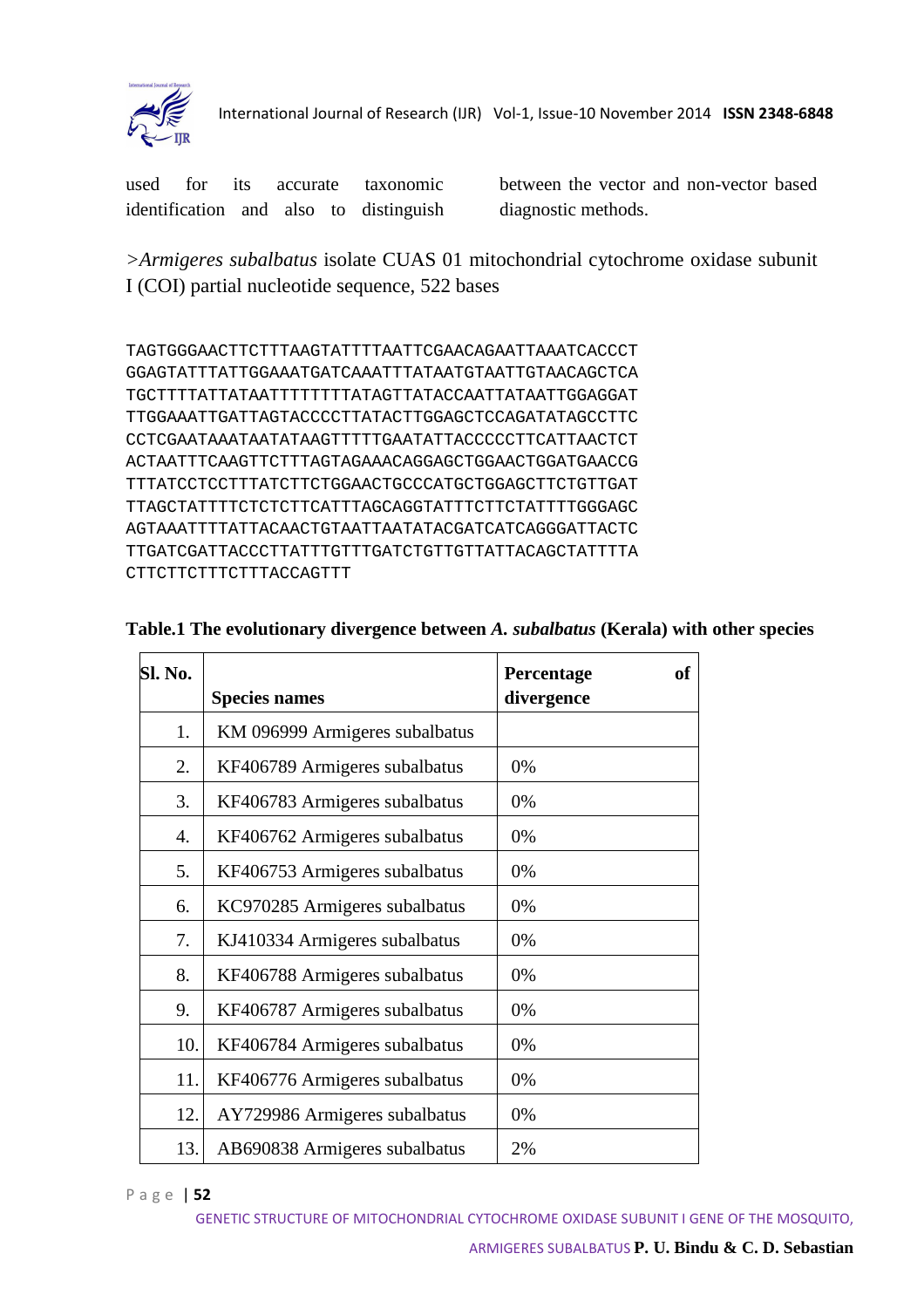

| 14. | AB738145 Aedes lineatopennis     | 13% |
|-----|----------------------------------|-----|
| 15. | AB690849 Culex tritaeniorhynchus | 13% |
| 16. | AB738144 Aedes lineatopennis     | 14% |
| 17. | HQ398909 Aedes lineatopennis     | 14% |
| 18. | AB738141 Culex tritaeniorhynchus | 14% |
| 19. | AB690855 Culex tritaeniorhynchus | 14% |
| 20. | KF407884 Culex tritaeniorhynchus | 14% |
| 21. | AB738248 Culex tritaeniorhynchus | 14% |
| 22. | AB738247 Culex tritaeniorhynchus | 14% |
| 23. | KF407908 Culex tritaeniorhynchus | 14% |
| 24. | KF407907 Culex tritaeniorhynchus | 14% |
| 25. | KF407897 Culex tritaeniorhynchus | 14% |
| 26. | KF407888 Culex tritaeniorhynchus | 14% |
| 27. | KF407886 Culex tritaeniorhynchus | 14% |
| 28. | KF407885 Culex tritaeniorhynchus | 14% |
| 29. | KF407853 Culex tritaeniorhynchus | 14% |
| 30. | KF407847 Culex tritaeniorhynchus | 14% |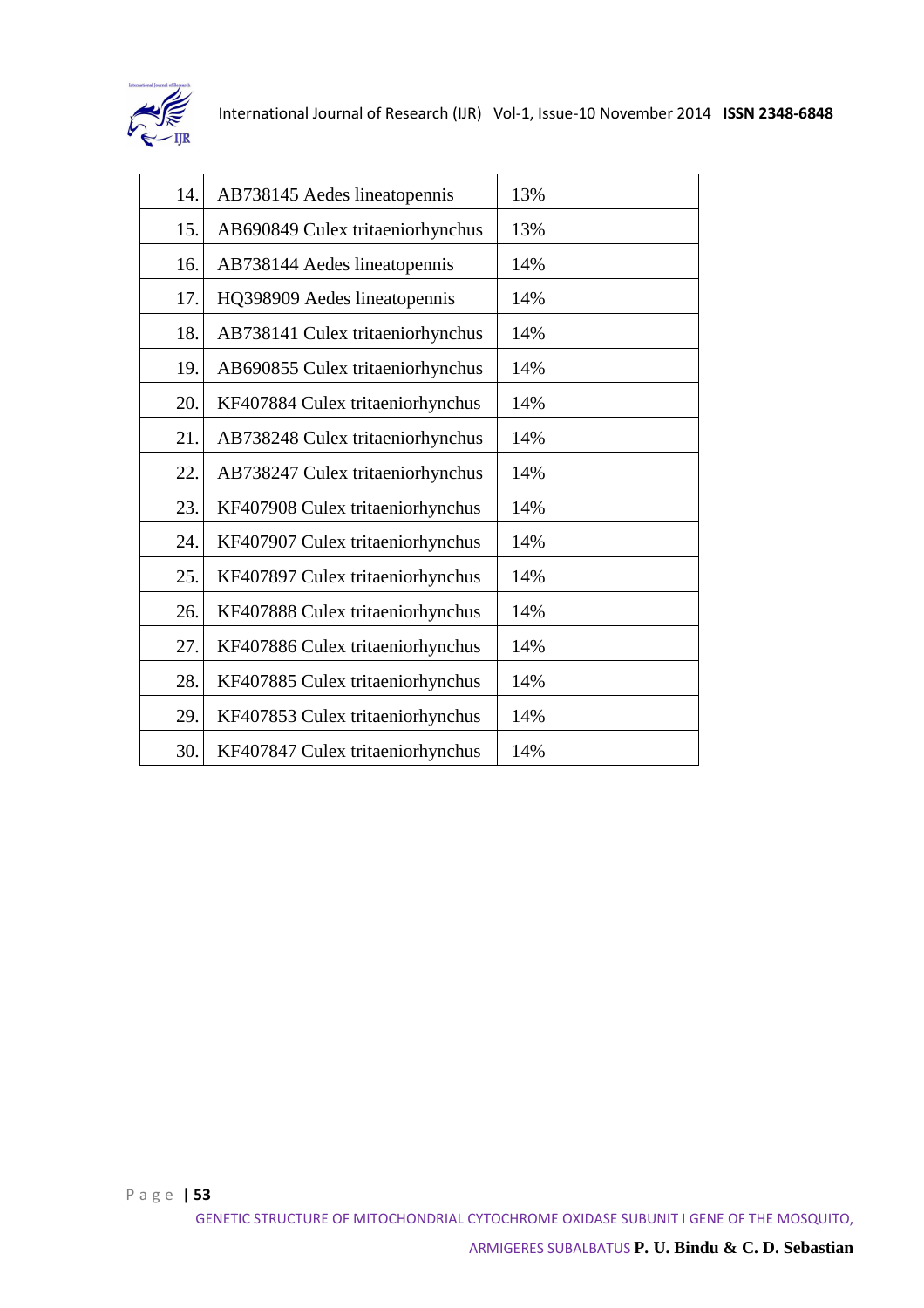

International Journal of Research (IJR) Vol-1, Issue-10 November 2014 **ISSN 2348-6848**



 $\frac{1}{0.01}$ 

**Fig.1 Evolutionary relationship of** *A. subalbatus* **with other species using neighbor joining method**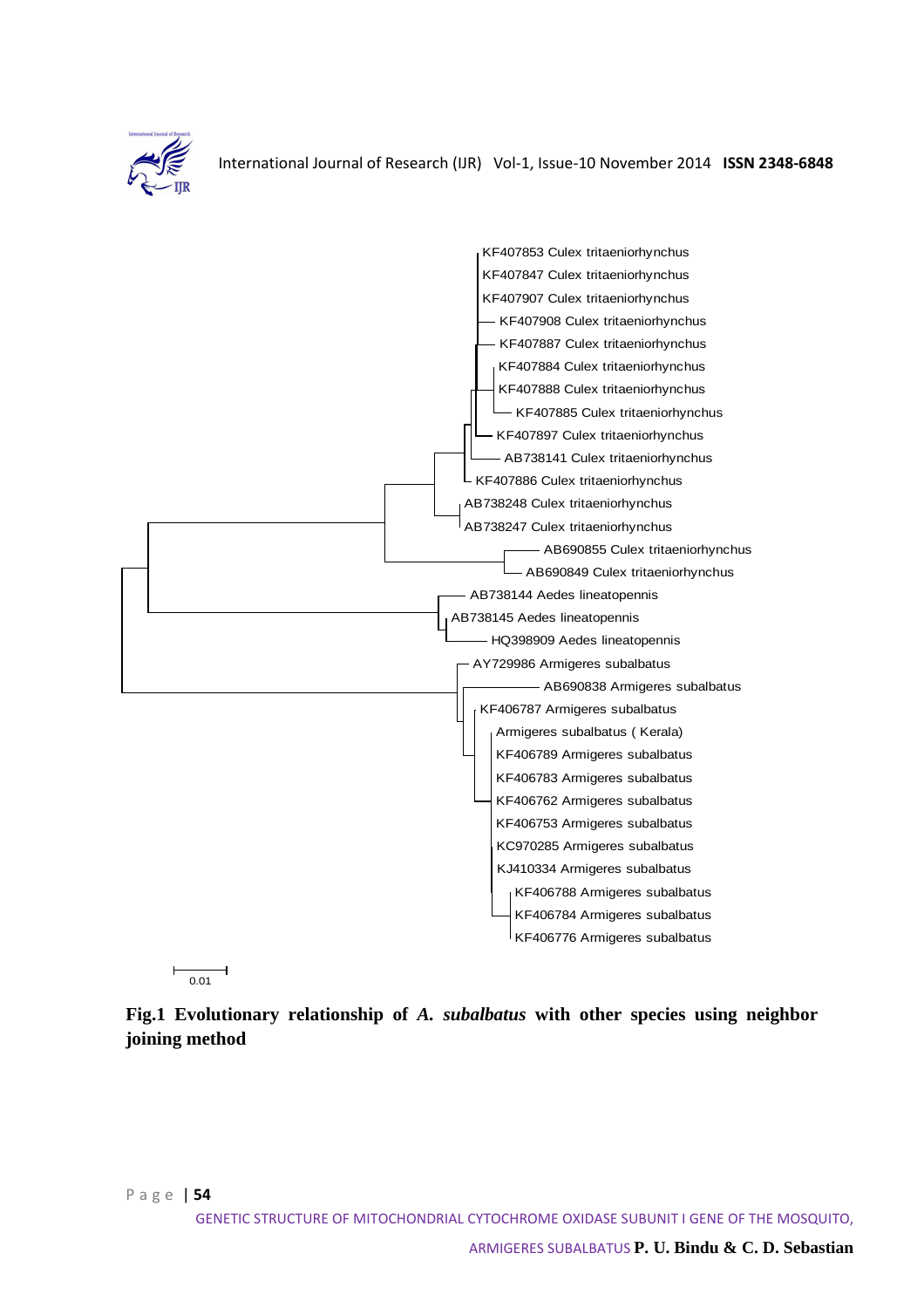

## **DISCUSSION**

Taxonomy is the study of identifying and classifying organisms based on their features. Traditional identification process is mainly by assessing morphological features which needs experts of that particular field. As the number of conventional taxonomists has decreased, molecular taxonomy is gaining importance today. A fragment of COI is considered as the standard DNA barcode region, which is very efficient in species identification. A 648-bp fragment has enough information and can be directly sequenced with a sequencer. Thus the barcoding can be a simple powerful tool for identifying and classifying different organisms. The mitochondrial cytochrome oxidase subunit I (COI) gene fragment of *Armigeres subalbatus* yielded a single product of length 522 bp and the sequence was deposited in GeneBank. Barcoding of 1684 mosquito specimens has been done by Asvfaq et al., 2014.

## **CONCLUSION**

Genetic diversity is central to the breeding success of most populations. Reduced genetic variation can greatly impair a population growth and can jeopardize the recovery of endangered species. The DNA sequences in organisms are maintained from generation to generation with very little change. Although such genetic stability is crucial for the survival of individuals, in the Among them, 658bp length sequence of *A. subalbatus* (KF 406789) shows 100% similarity to the specimen isolated from Kerala (GenBank Accession: KM 096999). Along with a new species of tribe Aedini mosquito, *A. subalbatus* from Thailand was sequenced (Cook *et al.,*  2010). This yielded a product of 658bp (GenBank Accession: HQ 398908) which is 100% similar to *A. subalbatus of Kerala* which is 522bp length.

The *A. subalbatus* of Kerala (GenBank Accession: KM 096999) is showing 100% similarity to that obtained from Pakistan (KF 406789, KF 406783) indicating the absence of geographical variation. The A. subalbatus of Kerala has 87% and 86% similarity with *Aedes lineatopennis* of Japan (AB 738145) and Thailand (HQ 398909) respectively, and all belongs to the same family culicidae of order diptera.

longer term the survival of organisms may depend on genetic variation, through which they can adapt to a changing environment. Thus an important property of the DNA in cells is its ability to undergo rearrangements that can vary the particular combination of genes present in any individual genome, as well as the timing and the level of expression of these genes.